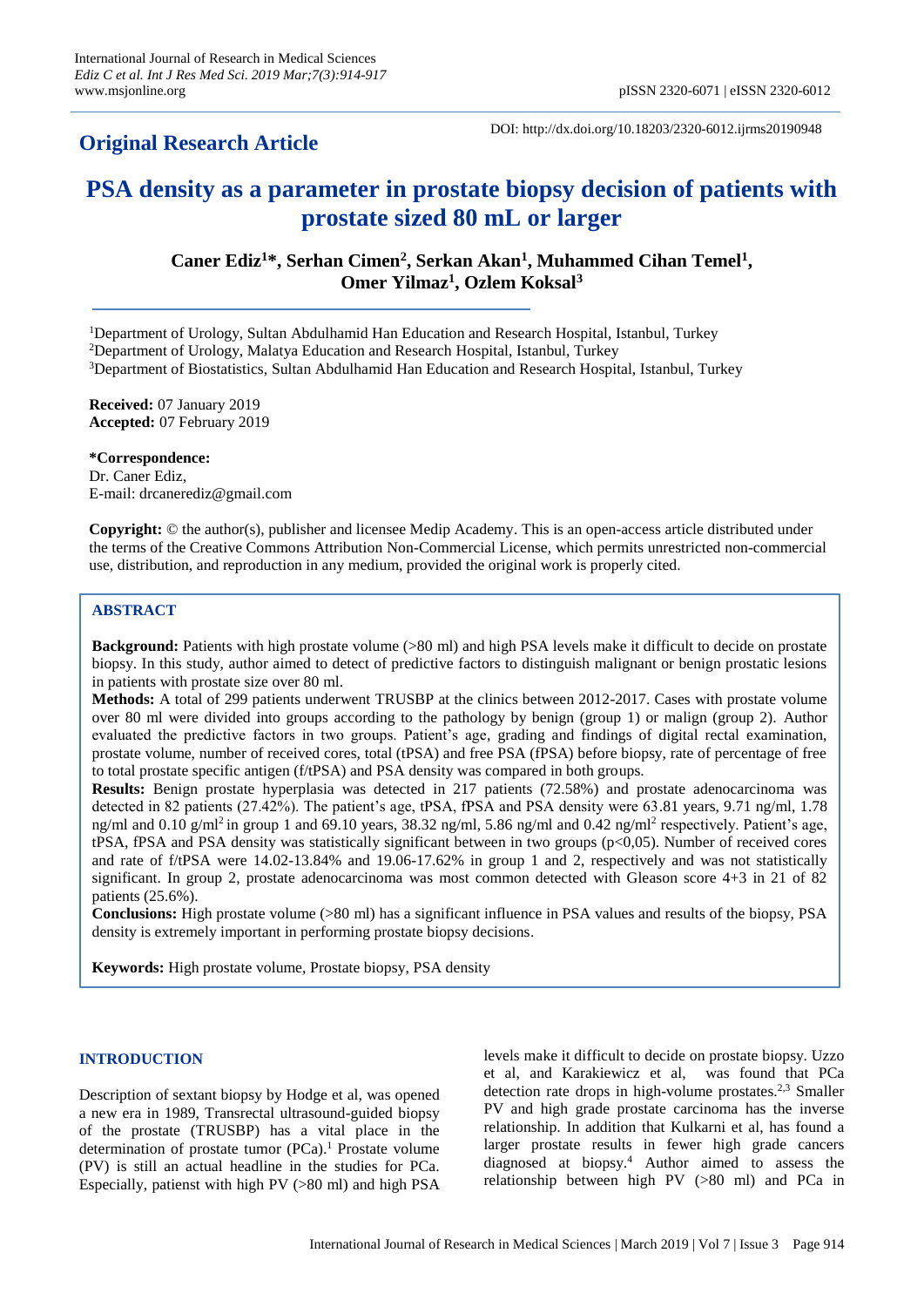patients with benign and suspicious digital rectal examination (DRE) and determine the most important factor (tPSA, fPSA, f/tPSA, PSA density) for decision of biopsy in the prostate biopsy cohort.

#### **METHODS**

#### *Study population*

Patients in the clinics between 2012-2017 were enrolled in a retrospectively. Age, grading and findings of digital rectal examination, total and free serum PSA in all patients was assessed before biopsy. TRUSBP was then performed in 299 men during the study period. For men with multiple biopsy sessions only the initial session was included in analysis.

The criteria for inclusion in the study were as follows: DRE results suggestive or non-suggestive of neoplasia, elevated PSA (>2.5 ng/mL in men), a prostate volume >80 ml. Disease of coagulopathies, patients with urinary tract infections, individuals who have had surgery in the past year, total number of cores less than 12, and patients who had previous anti-androgen, 5-alfa reductase inhibitory treatment or prostatic radiation therapy were also excluded from the study. The patient's medical records were reviewed, patients with inadequate data were not included the study. Individuals age, grading and findings of digital rectal examination, TRUS calculated PVs with the ellipse method (length X depth X width X  $\pi/6$ ), number of received cores, total (tPSA) and free PSA (fPSA) before biopsy, rate of percentage of free to total prostate specific antigen (f/tPSA) and PSA density were noted PSA density was calculated as total PSA (ng/ml) divided by prostate volume (ml).

One day before the procedure, oral administration of 500 mg levofloxacin and 400-mg etodolac was started and it was continued until the end. The day of biopsy a rectal enema (250 mL) was performed before the biopsy. The procedure was performed while the patient was in the left lateral position with the thighs flexed. The procedure was performed under the guidance of ultrasound device with a 7.5 mHz biplanar probe.

The biopsy was performed on an outpatient basis in a room equipped with all material necessary for emergency intervention. Sedation and anesthesia were not achieved. 10 minutes before the procedure, periprostatic nerve blockade was performed in addition to perianal intrarectal lidocain gel. Injections were delivered at the angle between the seminal vesicle and prostate on each side using 5 cc of 2% lidocain. The 12-24 quadrant prostate biopsies were performed by multiple experienced urologists.

Pathological specimens were reviewed by a single genitourinary pathologist based on the 2005 International Society of Urological Pathology Consensus Conference on Gleason Grading of Prostatic Carcinoma.<sup>5</sup> Cases with prostate volume over 80 ml were divided into groups according to the pathology by benign (group 1) or malign (group 2). Patients with high grade prostatic intraepithelial neoplasia (HGPIN) and atypical small acinary proliferations (ASAP) were excluded for the sake of clarity of the results. The detection of clinically significant or clinically insignificant disease by targeted over 12-24 core biopsy was separated with Gleason score.

#### *Statistical analysis*

All data was analysed with SPSS 16 Windows package (SPSS Inc. Chicago, II, USA) and Microsoft excel computer programs. In the analysis of the data, the normality hypothesis was first investigated using the Kolmogorov-Smirnov test, followed by Mann-Whitney U test, Chi-Square as the statistical method. P<0.05 was accepted as statistically significant.

#### **RESULTS**

Benign prostate hyperplasia was detected in 217 patients (72.58%) and prostate adenocarcinoma was detected in 82 patients (27.42%). The mean ages were statistically significant between two groups:  $63.81 \pm 7.32$  for group 1 and 69.10±7.94 for group 2. The tPSA, fPSA and PSA density were statistically significant between two groups 9.71 ng/ml, 1.78 ng/ml and 0.10 ng/ml<sup>2</sup> in group 1 and 38.32 ng/ml, 5.86 ng/ml and 0.42 ng/ml<sup>2</sup> in group 2, respectively (p<0.05). Number of received cores and rate of f/tPSA were similar 14.02-13.84 and 19.06-17.62% in group 1 and 2, respectively and was not statistically significant (Table 1).

## **Table 1: Descriptive characteristics and results of patient groups.**

|                        | <b>Group 1</b> | Group 2 | $\mathbf{p}$ |
|------------------------|----------------|---------|--------------|
| Patients (n)           | 217            | 82      |              |
| Age (years)            | 63.81          | 69.10   | $0.01*$      |
| $PV$ (ml)              | 92.99          | 94.84   | 0.227        |
| tPSA (ng/mL)           | 9.71           | 38.32   | $0.01*$      |
| $fPSA$ (ng/mL)         | 1.78           | 5.86    | $0.01*$      |
| $f$ /tPSA $(%)$        | 19.06          | 17.62   | 0.274        |
| PSA Density $(ng/ml2)$ | 0.10           | 0.42    | $0.01*$      |
| Mean Core (n)          | 14.02          | 13.84   | 0.887        |
| *p<0,05                |                |         |              |

In group 2, prostate adenocarcinoma was most common detected with Gleason score 4+3 in 21 of 82 patients (25.6%) (Table 2).

About 81.1% of patients with benign pathology results were not detected a normal digital rectal examination finding, but 50% of patients (n=41) with malign pathology results were had the digital rectal examination findings such as prostatic asymmetry, nodule and hard prostate (8.5%, 14.6% and 26.8%, respectively).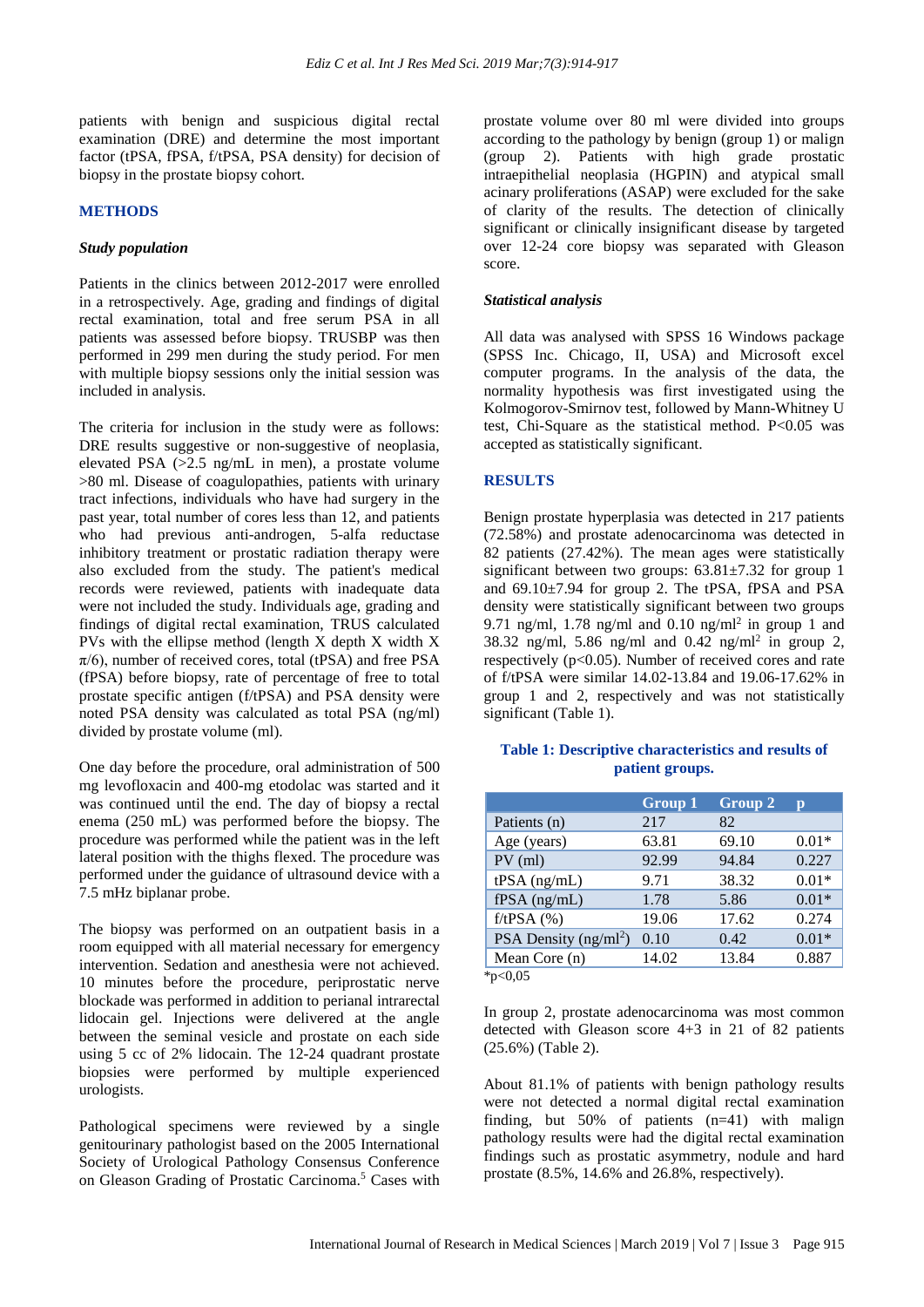| <b>Gleason Score (Group 2)</b> | n (Overall) | $\frac{0}{0}$ |
|--------------------------------|-------------|---------------|
| $3 + 3$                        | 17          | 20.7          |
| $3 + 4$                        |             | 1.2           |
| $4 + 3$                        | 21          | 25.6          |
| $4 + 4$                        | 14          | 17.1          |
| $4 + 5$                        |             | 1.2           |
| $5 + 3$                        |             | 1.2           |
| $5 + 4$                        | 12          | 14.6          |
| $\frac{1}{5+5}$                | 15          | 18.3          |

## **Table 2: Distribution of prostate cancer results according to Gleason score.**

## **DISCUSSION**

The begining of serum tPSA screening for prostate cancer (PCa) was a major innovation in the early diagnosis of the disease, Prostate biopsy for high level tPSA values is extremely important for the early diagnosis of PCa. TRUSBP has been the classical procedure for diagnosing PCa. At the present time, there are a lot of information which cause scientific chaos about the biopsy decision. Threshold values for tPSA and number of received cores are still not fully defined. At this point the high prostate volume have a bad influence on the selection of the patients in whom biopsy is to be performed.

tPSA is the most frequently used parameter in current practice. In the recent years, studies on PSA threshold value have not clearly established with common consensus. The current threshold value for tPSA is assumed to be 2.5ng/mL and varies with age. TPSA thresholds are available in different age groups from 2.5 to 6.5ng/mL.<sup>6</sup> In present study, in only 1 patient under 70 years of age (n=44), PCa was detected below these reference values. Despite that, it was found in 3 patients over 70 years (n=38). It was detected that these reference values had a margin of error about 5% in these results. Author thought that the values of tPSA by age are extremely useful in this sense.

The amount of serum tPSA is a parameter that can be influenced by the prostate volume. tPSA and prostate volume associations were first reported by Veneziano, et al in 1991.<sup>7</sup> Threshold of greater than  $0.15$  PSA density for benign lesions and less than 0.15 for malign lesions are still being used nowadays. In the outcomes, author determined a correlation of 14.74% for benign lesions and 46.34% for malignant lesions based on these thresholds. There are numerous studies on biopsy failure due to these unexplained contradictions between tPSA and PV. In a study on the reduction of biopsy yield by Demura et al were found that PV is associated with a decrease in size and detectability of cancer lesions resulting in a decrease in biopsy yield.<sup>8</sup> For this reason, different PSA forms are utilized for biopsy prediction. In this sense, fPSA cannot be used because of close relationship with prostate volume. Coban et al was found fPSA is much more related with PV than tPSA.<sup>9</sup> In use of

fPSA is extremely difficult for differentiation of benign or malignant lesion. So, its use alone can be as misleading as tPSA. The absence of significant difference f/tPSA results between of benign and malignant lesions supports that. In 1996, as defined by Rubens et al, use of only excess PSA (serum PSA level minus predicted PSA level [prostate volume x 0.12]) of  $>$  or  $= 0$  ng/mL to initiate prostate biopsy results in the best combination of sensitivity and specificity compared with the other standard parameters.<sup>10</sup> In the results accuracy rate of excess PSA was found  $>$  or  $=$  0 ng/mL in 37 of 82 (45.12%) patients with malign and 57 of 217 (26.26%) (false-negative) patients with benign pathology. Even though PV affects the biopsy results, the combination of low PV with high tPSA is still a reliable parameter. Although tPSA, fPSA and PSA density can be used safely, additional parameters are needed. The most reliable parameter for the decision of prostate biopsy that is least affected by volume is PSA density.

Another difficulty in making a biopsy decision in patients with a large prostate volume is the weakness of the analgesic efficiency on the during the biopsy. Luan et al were compared with local anesthesia and periprostatic nerve block and found that the analgesic effect is inefficient. In these patients, personal observation was consistent with the literature.<sup>11</sup> In contrast to what's supposed to be the 12-core biopsy was an efficient method in men with a prostate volume of  $\geq$  = 40mL.<sup>12</sup> Therefore, author believed that the number of cores should be 12. Another point was contrary to the information in the literature, the mean prostate volume was higher in the malignant group than in the benign group. Another thing that should be emphasized is clinically significant prostate cancer rates are determined in pathology in the prostate biopsy. 65 of 82 (79.3%) patients had clinically significant prostate cancer. Aganovic et al were found higher PSA density is related to a higher Gleason score and it supports the results.<sup>13</sup>

#### **CONCLUSION**

Many factors influence prostate biopsy decision. A large prostate volume is one of these factors. tPSA levels associated with prostate volume do not always predict correct outcome in this patient group. Another problem that needs to be solved is that tPSA, fPSA, f/tPSA rates and PSA density cutoffs are not sufficient for a proper diagnosis of prostate cancer. Author think that the most effective parameter is PSA density in this matter. However, it should not be forgotten that PSA values by age are also extremely effective and reliable. Especially in patients over 65 years of age with a large prostate volume, a possible prostate adenocancer should be remembered before deciding on curative treatment.

*Funding: No funding sources Conflict of interest: None declared Ethical approval: Not required*